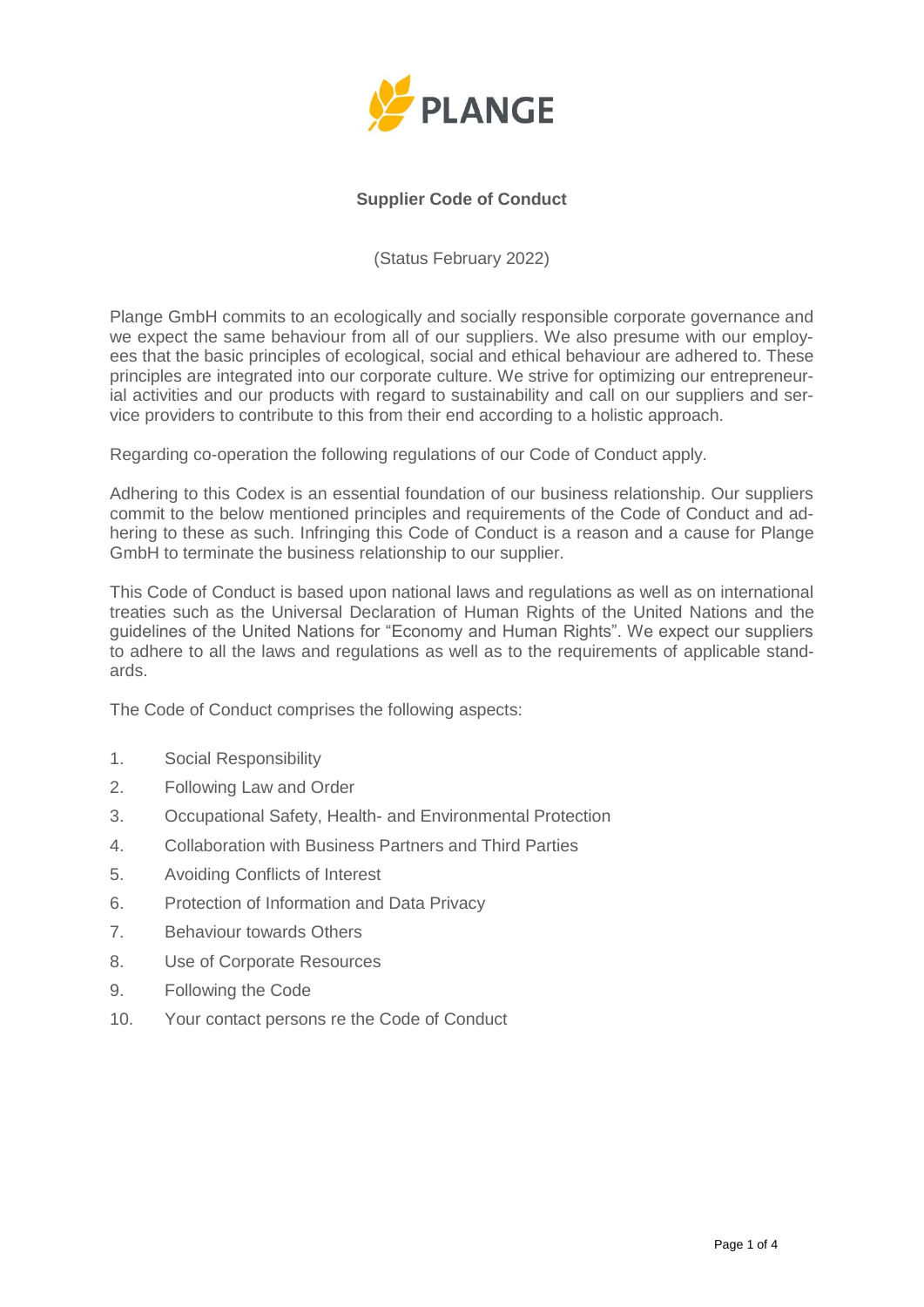

# **Social Responsibility**

Dealing with staff and service providers is based on human partnership. The behaviour in business competitions is always fair and at eye level. The companies take over responsibility towards our society and our environment.

We deal with our employees on a human partnership basis and ensure a fair business competition.

Our entrepreneurial activities are based on the principles of bona fide and are determined by individual accountability, sincerity and loyalty.

Adhering to the prohibition of child- and forced labour is indispensable, the rights to free assembly and freedom of association as well as international human rights are protected and respected. It is ensured that the partners are not complicit in human rights violations.

Fair remuneration, which comply with all the remuneration laws applicable are a matter of course. Payroll deduction as a mean of sanction is not permitted.

By innovation, a high product and service quality as well as by a know-how transfer in training, we ensure additional values and secure a long-term business success.

#### **Following Law and Order**

As a matter of course, we adhere to all laws and regulations applicable- on a local as well as on a national and on an international level. We do not tolerate bribery or corruption of any kind.

We respect the dignity and personal rights of our staff and Third Parties we do business with at any time.

All employees of our suppliers are required to adhere to the rules of competition law.

Any agreements, aligned behaviour, informal talks or gentlemen's agreements, which aim at limiting competition, are prohibited.

#### **Occupational Safety, Health- and Environmental Protection**

A responsible use and procurement of natural resources (water, energy, materials, cultivation areas and space) when producing and distributing products and services are strived for.

Environmentally-friendly technologies are reviewed, consistently supported and implemented. A healthy and hazard-free working environment is preserved by adhering to laws and regulations regarding health and safety at workplaces at any time.

All employees have to apply every corporate and official environmental, work- and occupational safety- as well as hygiene regulations and they are jointly responsible for their division.

The production facilities are carefully planned, supervised and maintained. It is important that the staff is thoroughly instructed, trained and professionally supported.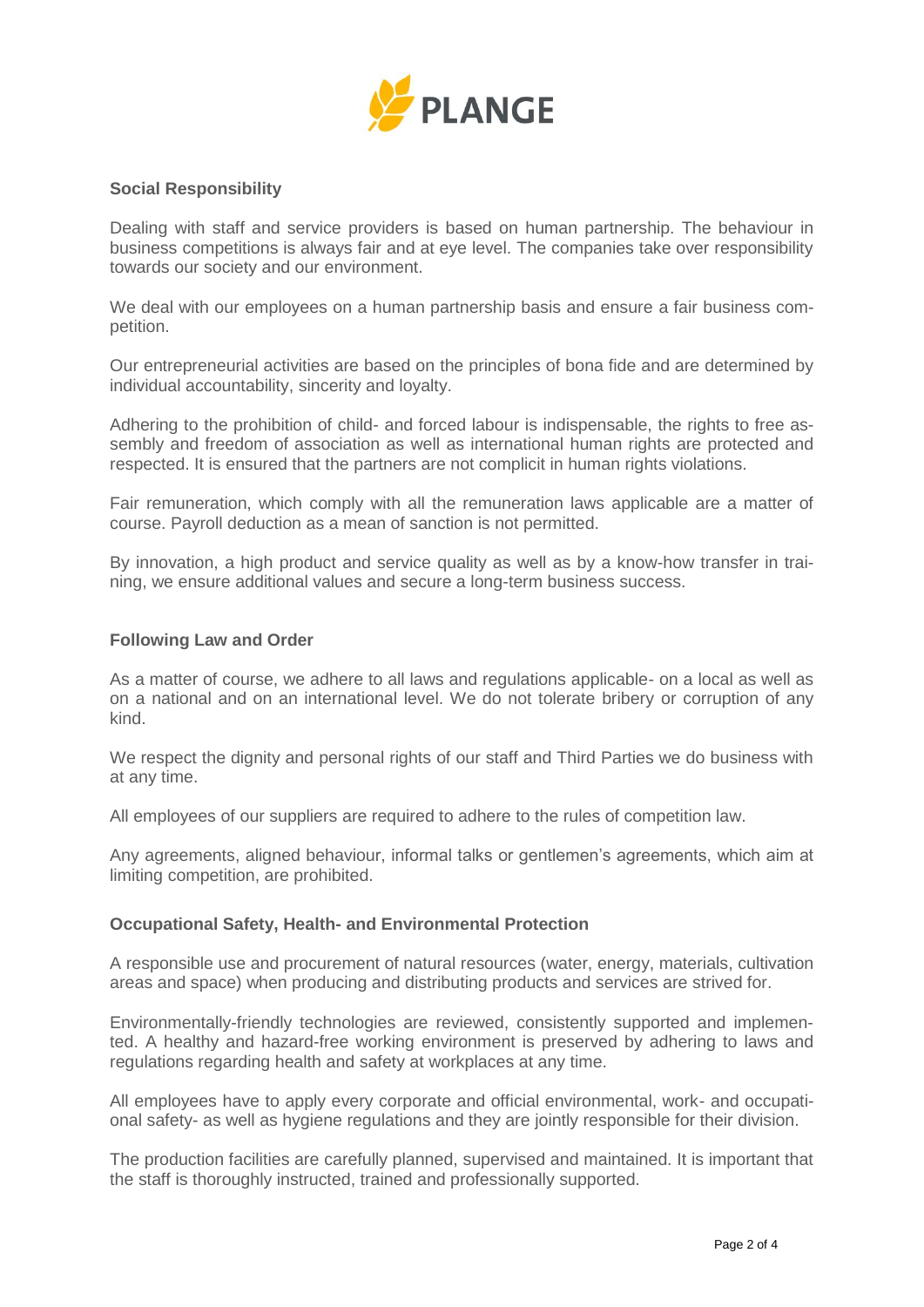

## **Collaboration with Business Partners and Third Parties**

Dealing with business partners is based upon respect and integrity at any time. The companies provide business partners with legally compliant contractual arrangements determined by partnership.

The employees are obliged to keep all confidential information about and from business partners secretive.

Material gifts, invitations and other benefits for or from business partners, competitors or third parties of all kind may only be offered or accepted if they comply with usual business practice, i.e., they are customary and do not have an inappropriately high value.

#### **Avoiding Conflicts of Interest**

Emphasis is put on avoiding all actual or apparent conflicts of interest between employees and companies. The employees' private interest is to be strictly separated from the corporate one. Expressing private opinions in public are to be indicated as such.

#### **Protection of Information and Data**

All rules and regulations for information and data safety applicable, especially when collecting, saving, processing or transmitting personal data and information are respected and adhered to at any time.

Employees are obliged to secrecy regarding all internal matters of the business partners. Their knowledge of internal confidential processes may solely be used for operative purposes.

#### **Behaviour towards Others**

Every individual's dignity and personality have to be respected. Everybody is treated respectfully and based on trust.

Any kind of discrimination against, harassment or insult is not tolerated.

The companies create a working environment free of discrimination, harassment or insult.

No person shall be disadvantaged because of ethnic origin, gender, religious belief or ideology, an impairment, age, sexual identity or any other personal characteristics.

Discrimination means, e.g., mocking, excluding, disadvantaging, hampering of any kind.